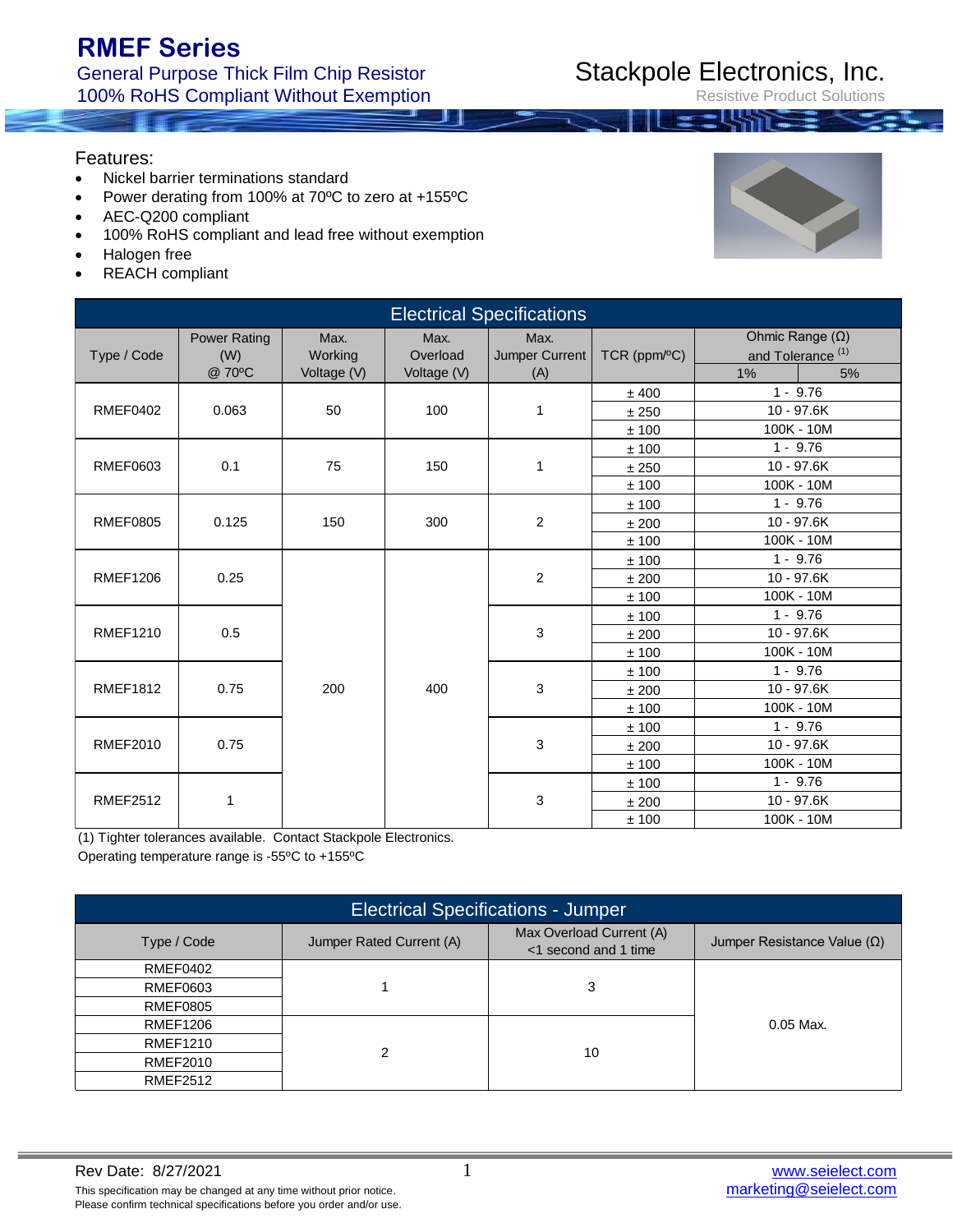General Purpose Thick Film Chip Resistor 100% RoHS Compliant Without Exemption

# Stackpole Electronics, Inc.

Resistive Product Solutions

| <b>Mechanical Specifications</b> |                    |                    |                    |                                   |                   |        |  |
|----------------------------------|--------------------|--------------------|--------------------|-----------------------------------|-------------------|--------|--|
|                                  |                    | 103<br>3           | 2                  | I1<br>$-$<br>I<br>$\overline{12}$ |                   |        |  |
| Type / Code                      |                    | W                  | н                  | I <sub>1</sub>                    | $\mathsf{I}_2$    | Unit   |  |
| RMEF0402                         | $0.039 \pm 0.0039$ | $0.020 \pm 0.0020$ | $0.012 \pm 0.0020$ | $0.006 \pm 0.004$                 | $0.008 \pm 0.004$ | inches |  |
|                                  | $1.00 \pm 0.10$    | $0.50 \pm 0.05$    | $0.30 \pm 0.05$    | $0.15 \pm 0.10$                   | $0.20 \pm 0.10$   | mm     |  |
| RMEF0603                         | $0.063 \pm 0.008$  | $0.031 \pm 0.006$  | $0.016 \pm 0.004$  | $0.012 \pm 0.008$                 | $0.012 \pm 0.004$ | inches |  |
|                                  | $1.60 \pm 0.20$    | $0.80 \pm 0.15$    | $0.40 \pm 0.10$    | $0.30 \pm 0.20$                   | $0.30 \pm 0.10$   | mm     |  |
| <b>RMEF0805</b>                  | $0.079 \pm 0.008$  | $0.049 \pm 0.006$  | $0.020 \pm 0.006$  | $0.012 \pm 0.006$                 | $0.016 \pm 0.006$ | inches |  |
|                                  | $200 + 020$        | $125 + 015$        | $0.50 + 0.15$      | $0.30 + 0.15$                     | $0.40 + 0.15$     | mm     |  |

| <b>RMEF0805</b> | $0.079 \pm 0.008$ | $0.049 \pm 0.006$ | $0.020 \pm 0.006$ | $0.012 \pm 0.006$ | $0.016 \pm 0.006$ | inches  |
|-----------------|-------------------|-------------------|-------------------|-------------------|-------------------|---------|
|                 | $2.00 \pm 0.20$   | $1.25 \pm 0.15$   | $0.50 \pm 0.15$   | $0.30 \pm 0.15$   | $0.40 \pm 0.15$   | mm      |
| RMEF1206        | $0.120 \pm 0.004$ | $0.063 \pm 0.008$ | $0.022 \pm 0.006$ | $0.016 \pm 0.008$ | $0.020 \pm 0.008$ | inches  |
|                 | $3.05 \pm 0.10$   | $1.60 \pm 0.20$   | $0.55 \pm 0.15$   | $0.40 \pm 0.20$   | $0.50 \pm 0.20$   | mm      |
| RMEF1210        | $0.120 \pm 0.004$ | $0.098 \pm 0.008$ | $0.022 \pm 0.006$ | $0.020 \pm 0.008$ | $0.020 \pm 0.008$ | inches  |
|                 | $3.05 \pm 0.10$   | $2.50 \pm 0.20$   | $0.55 \pm 0.15$   | $0.50 \pm 0.20$   | $0.50 \pm 0.20$   | mm      |
| <b>RMEF1812</b> | $0.177 \pm 0.004$ | $0.122 \pm 0.008$ | $0.022 \pm 0.002$ | $0.022 \pm 0.008$ | $0.028 \pm 0.008$ | linches |
|                 | $4.50 \pm 0.10$   | $3.10 \pm 0.20$   | $0.55 \pm 0.05$   | $0.55 \pm 0.20$   | $0.70 \pm 0.20$   | mm      |
| RMEF2010        | $0.197 \pm 0.008$ | $0.098 \pm 0.008$ | $0.022 \pm 0.004$ | $0.024 \pm 0.008$ | $0.024 \pm 0.008$ | inches  |
|                 | $5.00 \pm 0.20$   | $2.50 \pm 0.20$   | $0.55 \pm 0.10$   | $0.60 \pm 0.20$   | $0.60 \pm 0.20$   | mm      |
| <b>RMEF2512</b> | $0.248 \pm 0.008$ | $0.126 \pm 0.008$ | $0.022 \pm 0.004$ | $0.024 \pm 0.008$ | $0.024 \pm 0.008$ | inches  |
|                 | $6.30 \pm 0.20$   | $3.20 \pm 0.20$   | $0.55 \pm 0.10$   | $0.60 \pm 0.20$   | $0.60 \pm 0.20$   | mm      |

| <b>Performance Characteristics</b>             |                                           |                                                                                                                                                                                     |                                                                                                     |  |  |  |  |
|------------------------------------------------|-------------------------------------------|-------------------------------------------------------------------------------------------------------------------------------------------------------------------------------------|-----------------------------------------------------------------------------------------------------|--|--|--|--|
| Test                                           | <b>Test Method</b>                        | Procedure                                                                                                                                                                           | Requirements                                                                                        |  |  |  |  |
| Temperature Coefficient of<br>Resistance (TCR) | JIS-C-5201-1 4.8<br>IEC-60115-1 4.8       | At 25/-55°C and 25°C/+155°C, 25°C is the<br>reference temperature                                                                                                                   | As per specification                                                                                |  |  |  |  |
| Short Time Overload                            | JIS-C-5201-1 4.13<br>IEC-60115-1 4.13     | 2.5 times RCWV or Max. overload voltage<br>whichever is less for 5 seconds.<br>Jumper: Overload current for 5 seconds<br>$0402/0603/0805 = 2.5A$<br>$1206/1210/1812/2010/2512 = 5A$ | 1%: $\pm$ (1 + 0.05 Ω)<br>$5\%$ : $\pm (2\% + 0.1 \Omega)$<br>Jumper: Max 0.05 $\Omega$ after test  |  |  |  |  |
| Leaching                                       | JIS-C-5201-1 4.18<br>IEC-60068-2-58 8.2.1 | $260 \pm 5^{\circ}$ C for 30 seconds                                                                                                                                                | Individual leaching area $\leq 5\%$<br>Total leaching area $\leq 10\%$                              |  |  |  |  |
| Resistance to Soldering<br>Heat                | JIS-C-5201-1 4.18<br>IEC-60115-1 4.18     | $260 \pm 5^{\circ}$ C for seconds                                                                                                                                                   | 1%: $\pm$ (0.5% + 0.05 Ω)<br>$5\%$ : ± (1% + 0.05 $\Omega$ )                                        |  |  |  |  |
| Rapid Change of<br>Temperature                 | JIS-C-5201-1 4.19<br>IEC-60115-1 4.19     | -55 $\degree$ C to +155 $\degree$ C, 5 cycles                                                                                                                                       | 1%: ± (0.5% + 0.05 Ω)<br>$5\%$ : ± (1% + 0.05 $\Omega$ )                                            |  |  |  |  |
| Resistance to Solvent                          | JIS-C-5201-1 4.29                         | The tested resistor is immersed into isopropyl<br>alcohol of 20~25°C for 60 seconds.<br>Then the resistor is left in the room for 48 hours.                                         | 1%: ± (0.5% + 0.05 Ω)<br>$5\%$ : ± (0.5% + 0.05 $\Omega$ )<br>Jumper: Max. 0.05 $\Omega$ after test |  |  |  |  |
| Damp Heat with Load                            | JIS-C-5201-1 4.24<br>IEC-60115-1 4.24     | 40 ± 2°C, 90~95% R.H. RCWV or Max working<br>voltage whichever is less for 1000 hours with 1.5<br>hours "ON" and 0.5 hour "OFF".                                                    | 1%: $±$ (1% + 0.05 Ω)<br>$5\%$ : ± (2% + 0.05 $\Omega$ )<br>Jumper: Max. $0.1 \Omega$ after test    |  |  |  |  |
| Load Life (Endurance)                          | JIS-C-5201-1 4.25<br>IEC-60115-1 4.25.1   | $70 \pm 2^{\circ}$ C, RCWV or Max working voltage<br>whichever is less for 1000 hours with 1.5 hours<br>"ON" and 0.5 hour "OFF"                                                     | 1%: $\pm$ (1% + 0.05 Ω)<br>$5\%$ : ± (3% + 0.1 $\Omega$ )<br>Jumper: Max. $0.1 \Omega$ after test   |  |  |  |  |
| <b>Insulation Resistance</b>                   | JIS-C-5201-1 4.6<br>IEC-60115-1 4.6       | Apply 100VDC for 1 minute.                                                                                                                                                          | $\geq$ 10G $\Omega$                                                                                 |  |  |  |  |
| <b>Bending Strength</b>                        | JIS-C-5201-1 4.33<br>IEC-60115-1 4.33     | Bending once for 5 seconds<br>D: 0402, 0603, 0805 = 5 mm<br>1206, 1210, 1812 = 3 mm<br>$2010, 2512 = 2$ mm                                                                          | 1%: $\pm$ (1% + 0.05 $\Omega$ )<br>5%: $\pm (1\% + 0.05 \Omega)$                                    |  |  |  |  |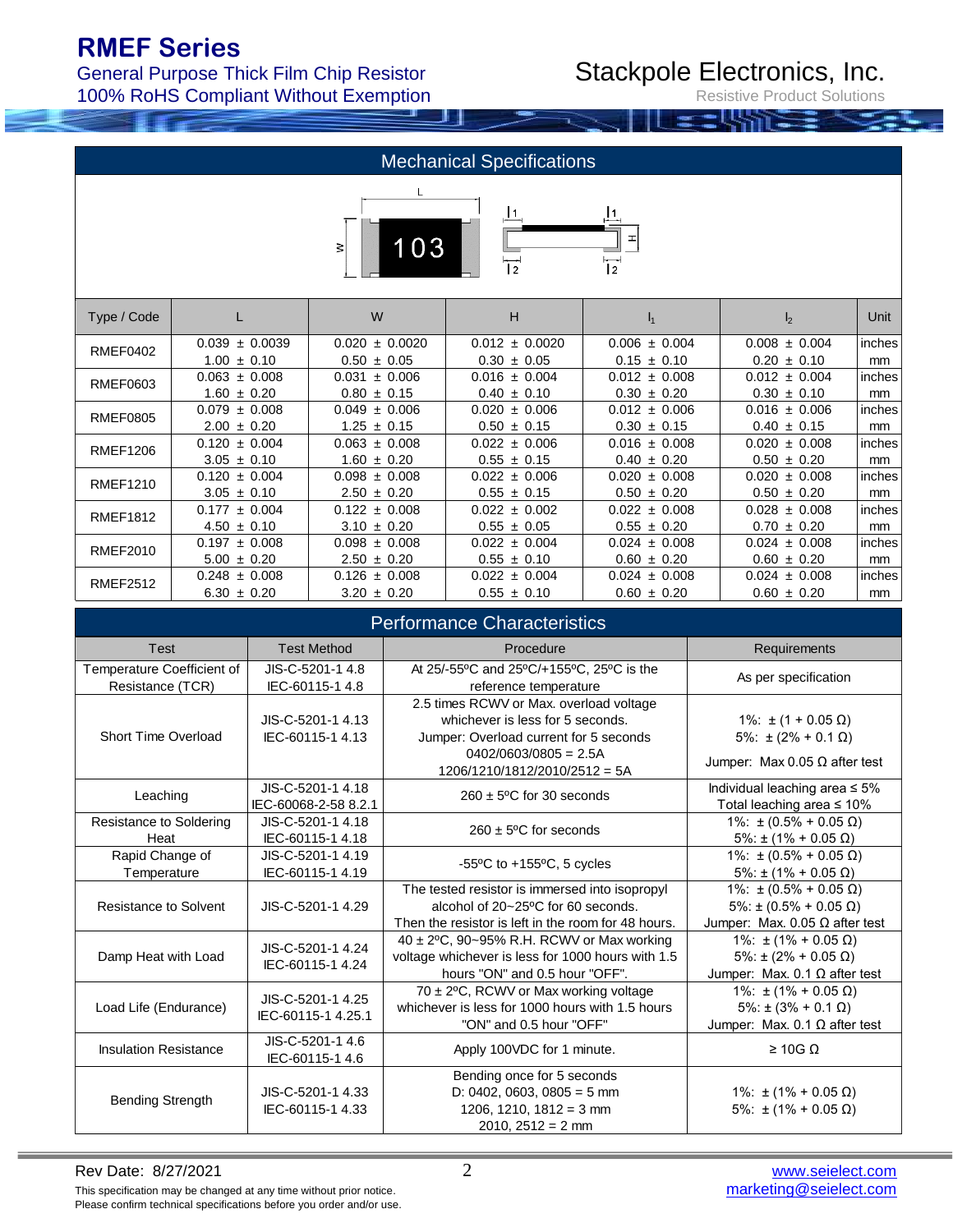General Purpose Thick Film Chip Resistor 100% RoHS Compliant Without Exemption

### Stackpole Electronics, Inc.

Resistive Product Solutions

Power Derating Curve:



Power rating or current rating is in the case based on continuous full-load at ambient temperature of 70ºC. For operation at ambient temperature in excess of 70ºC, the load should be derated in accordance with figure of derating curve.

#### Voltage Rating or Current Rating

Resistance range ≥ 1 Ω

Rated Voltage: The resistor shall have a DC continuous working voltage of a RMS AC continuous working voltage at commercial line frequency and have form corresponding to the power rating, as determined formula as following:

 $E(RCWV) = \sqrt{PXR}$  E=Rated voltage (V) P=Power rating (W) R=Nominal resistance (Ω)

| <b>Recommended Pad Layout</b> |                |       |             |        |  |  |  |  |
|-------------------------------|----------------|-------|-------------|--------|--|--|--|--|
| A<br>в                        |                |       |             |        |  |  |  |  |
| <b>Size</b>                   | $\overline{A}$ | B     | $\mathsf C$ | Unit   |  |  |  |  |
| <b>RMEF0402</b>               | 0.024          | 0.063 | 0.028       | inches |  |  |  |  |
|                               | 0.60           | 1.60  | 0.70        | mm     |  |  |  |  |
| RMEF0603                      | 0.031          | 0.094 | 0.039       | inches |  |  |  |  |
|                               | 0.80           | 2.40  | 1.00        | mm     |  |  |  |  |
| <b>RMEF0805</b>               | 0.051          | 0.114 | 0.055       | inches |  |  |  |  |
|                               | 1.30           | 2.90  | 1.40        | mm     |  |  |  |  |
| <b>RMEF1206</b>               | 0.087          | 0.165 | 0.067       | inches |  |  |  |  |
|                               | 2.20           | 4.20  | 1.70        | mm     |  |  |  |  |
| <b>RMEF1210</b>               | 0.079          | 0.173 | 0.106       | inches |  |  |  |  |
|                               | 2.00           | 4.40  | 2.70        | mm     |  |  |  |  |
| <b>RMEF1812</b>               | 0.122          | 0.233 | 0.118       | inches |  |  |  |  |
|                               | 3.11           | 5.91  | 3.00        | mm     |  |  |  |  |
| <b>RMEF2010</b>               | 0.150          | 0.260 | 0.106       | inches |  |  |  |  |
|                               | 3.80           | 6.60  | 2.70        | mm     |  |  |  |  |
| <b>RMEF2512</b>               | 0.193          | 0.319 | 0.134       | inches |  |  |  |  |
|                               | 4.90           | 8.10  | 3.40        | mm     |  |  |  |  |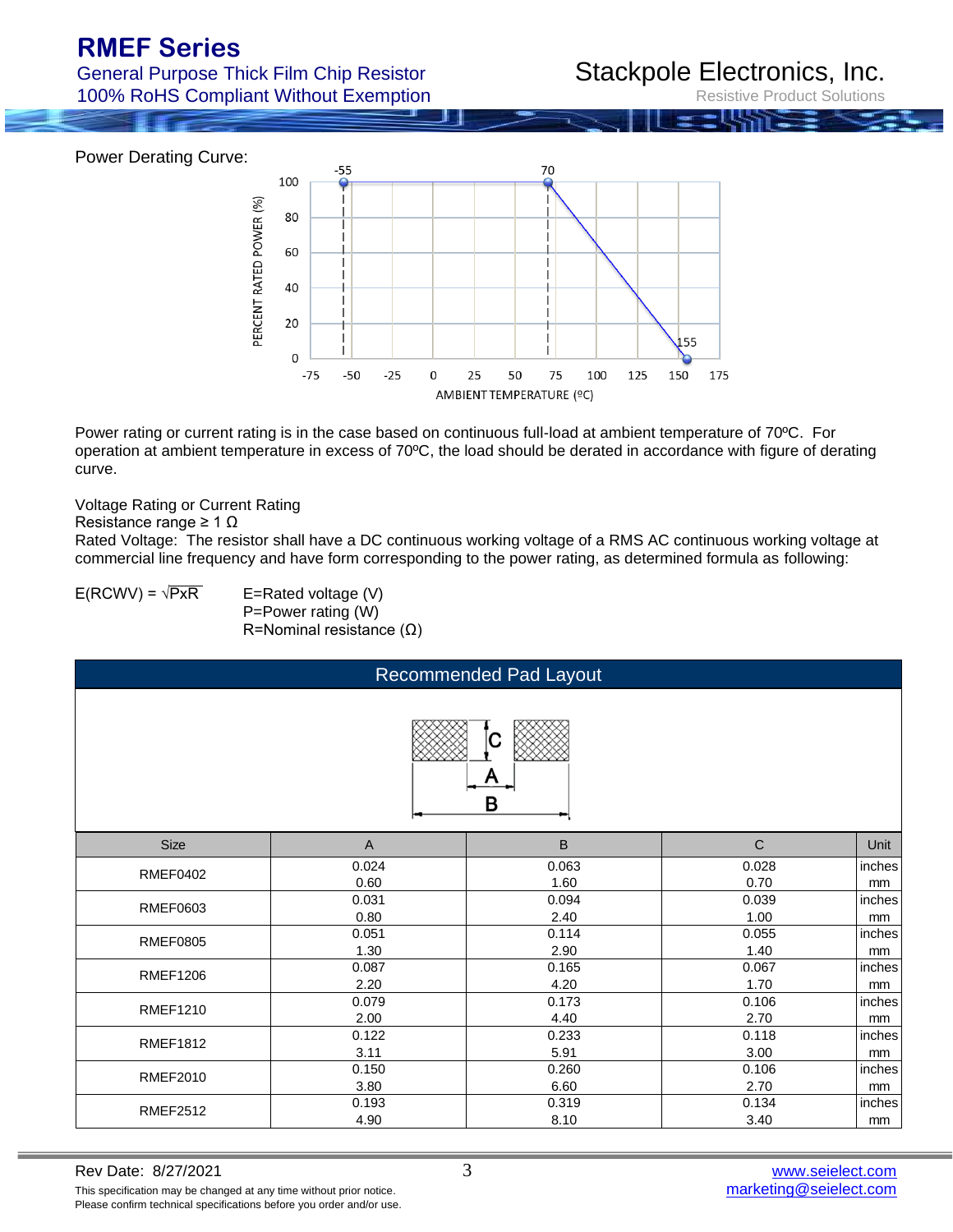Repetitive Pulse Information

(This information is for reference only and is not guaranteed performance.)

If repetitive pulses are applied to resistors, pulse wave form must be less than "Pulse limiting voltage", "Pulse limiting current" or "Pulse limiting wattage" calculated by the formula below.

 $Vp = K\sqrt{P \times R \times T/t}$  $\mathsf{lp} = \mathsf{K} \sqrt{\mathsf{P} / \mathsf{R} \times \mathsf{T} / \mathsf{t}}$  $Pp = K^2 x P x T/t$ 

Where: Vp: Pulse limiting voltage (V)

- lp: Pulse limiting current (A)
- Pp: Pulse limiting wattage (W)
- P: Power rating (W)
- R: Nominal resistance (ohm)
- T: Repetitive period (sec)
- t: Pulse duration (sec)
- K: Coefficient by resistors type (refer to below matrix)
- [Vr: Rated Voltage (V), Ir: Rated Current (A)]

Note 1: If T > 10  $\rightarrow$  T = 10 (sec), T / t > 1000  $\rightarrow$  T / t = 1000

- Note 2: If  $T > 10$  and  $T / t > 1000$ , "Pulse Limiting power (Single pulse) is applied
- Note 3: If  $Vp < Vr$  (lp < lr or  $Pp < P$ ),  $Vr$  (lr,  $P$ ) is  $Vp$  (lp,  $Pp$ )

Note 4: Pulse limiting voltage (current, wattage) is applied at less than rated ambient temperature. If ambient temperature is more than the rated temperature (70°C), please decrease power rating according to "Power Derating Curve"

Note 5: Please assure sufficient margin for use period and conditions for "Pulse limiting voltage"

Note 6: If the pulse waveform is not square wave, please judge after transform the waveform into square wave according to the "Waveform Transformation to Square Wave".

| Coefficient (K) Matrix         |      |  |  |  |  |  |
|--------------------------------|------|--|--|--|--|--|
| <b>Resistor Type</b>           |      |  |  |  |  |  |
| $R < 10 \Omega$                | 0.50 |  |  |  |  |  |
| $10 \Omega \le R < 100 \Omega$ | 0.45 |  |  |  |  |  |
| $100 \Omega \le R < 1K \Omega$ | 0.35 |  |  |  |  |  |
| $1K \Omega \le R < 10K \Omega$ | 0.25 |  |  |  |  |  |
| 10K $\Omega \leq R$            | 0.20 |  |  |  |  |  |

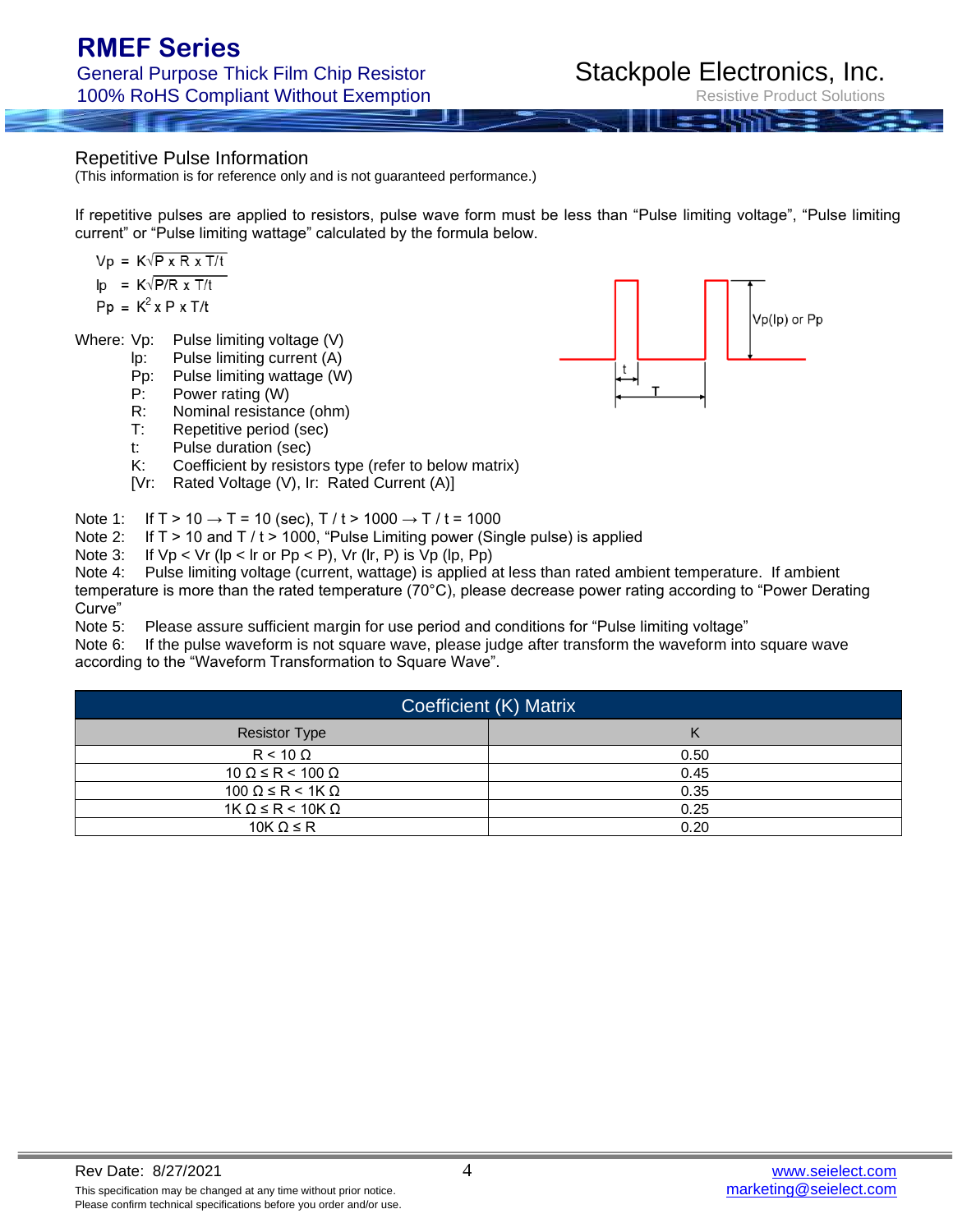Resistive Product Solutions

#### Waveform Transformation to Square Wave

1. Discharge curve wave with time constant "t"  $\rightarrow$  Square wave



2. Damping oscillation wave with time constant of envelope "t"  $\rightarrow$  Square wave



3. Half-wave rectification wave  $\rightarrow$  Square wave



4. Triangular wave  $\rightarrow$  Square wave



5. Special wave  $\rightarrow$  Square wave

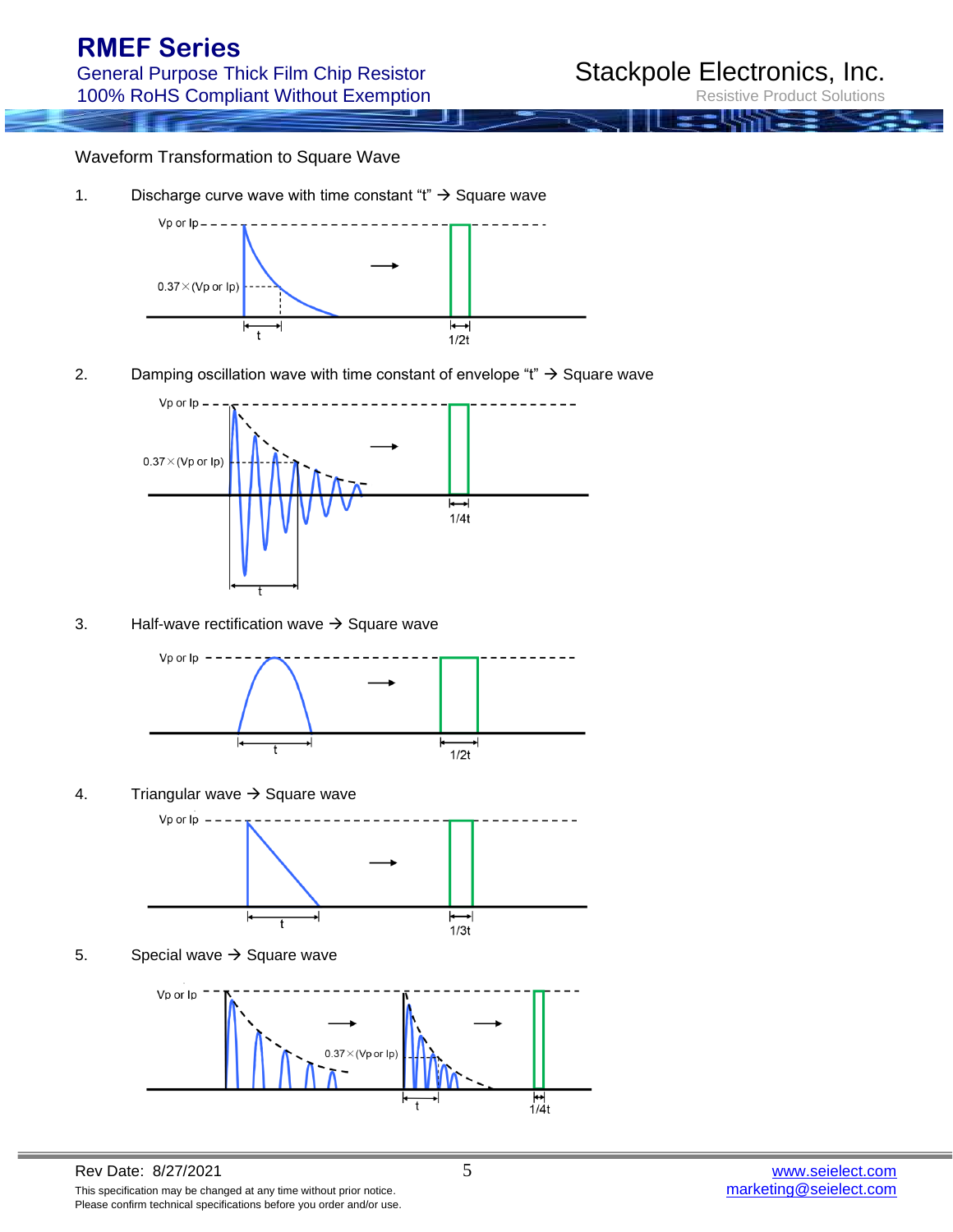General Purpose Thick Film Chip Resistor 100% RoHS Compliant Without Exemption

# Stackpole Electronics, Inc.

Resistive Product Solutions



Rework temperature (hot air equipment): 350ºC, 3~5 seconds

#### Recommended reflow methods: IR, vpor phase oven, hot air oven

If reflow temperatures exceed the recommended profile, devices may not meet the performance requirements.



The data provided are for reference only. They are typical performance for this product but are not guaranteed. The actual pulse handling of each individual resistor may vary depending on a variety of factors including resistance tolerance and resistance value. Stackpole Electronics, Inc. assumes no liability for the use of this information. Customers should validate the performance of these products in their applications. Contact Stackpole marketing to discuss specific pulse application requirements.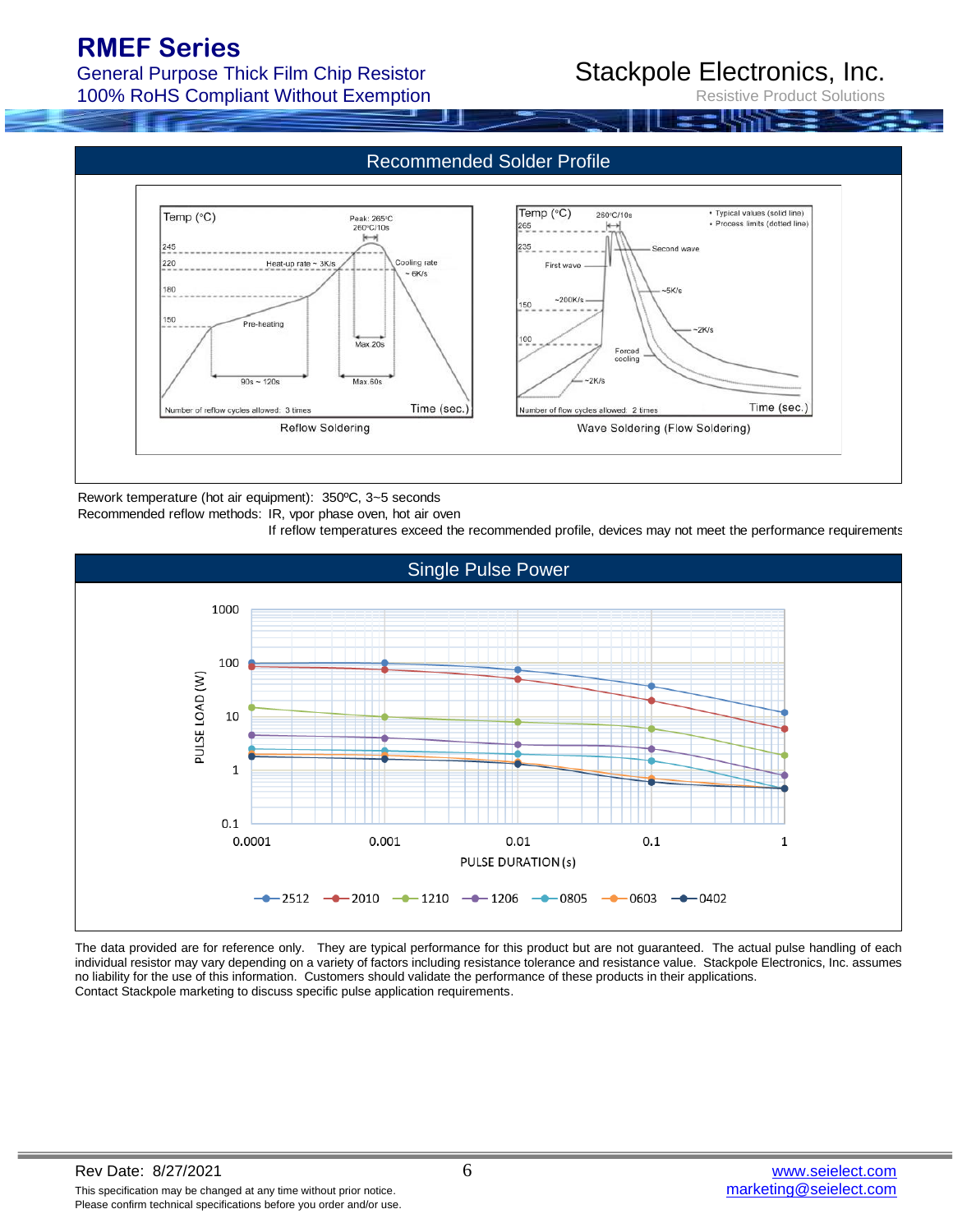### General Purpose Thick Film Chip Resistor 100% RoHS Compliant Without Exemption

# Stackpole Electronics, Inc.

Resistive Product Solutions

|                                                    | <b>Packaging Specifications</b> |           |                 |                  |                  |                                                                                                                         |                                       |                                        |              |
|----------------------------------------------------|---------------------------------|-----------|-----------------|------------------|------------------|-------------------------------------------------------------------------------------------------------------------------|---------------------------------------|----------------------------------------|--------------|
| ØB.<br><u>NØ</u><br>$\overline{\mathsf{B}}$<br>ŌΩ- |                                 |           |                 |                  |                  |                                                                                                                         |                                       |                                        |              |
| Type                                               |                                 | $Size(*)$ | A               | ØB               | ØC               | ØD                                                                                                                      | W                                     | ØM                                     | Unit         |
| <b>RMEF0402</b>                                    | 7"                              | 10 K/Reel |                 |                  |                  |                                                                                                                         | $0.453 \pm 0.079$<br>$11.50 \pm 2.00$ |                                        | inches<br>mm |
| RMEF0603 RMEF0805<br><b>RMEF1206 RMEF1210</b>      | 7"                              | 5 K/Reel  | $2.00 \pm 0.50$ | $13.50 \pm 1.00$ | $21.00 \pm 1.00$ | $0.079 \pm 0.020$   $0.531 \pm 0.039$   $0.827 \pm 0.039$   $2.362 \pm 0.039$   $0.453 \pm 0.079$  <br>$60.00 \pm 1.00$ | $11.50 \pm 2.00$                      | $7.008 \pm 0.079$<br>$178.00 \pm 2.00$ | inches<br>mm |
| RMEF2010 RMEF2512<br><b>RMEF1812</b>               | 7"                              | 4 K/Reel  |                 |                  |                  |                                                                                                                         | $0.630 \pm 0.079$<br>$16.00 \pm 2.00$ |                                        | inches<br>mm |

(\*) Larger reel sizes may be available. Contact Stackpole Electronics.

|                                           | <b>Taping Specifications - Paper Tape</b> |                                      |                                      |                                        |                                      |              |  |  |  |
|-------------------------------------------|-------------------------------------------|--------------------------------------|--------------------------------------|----------------------------------------|--------------------------------------|--------------|--|--|--|
| Paper<br>Carrier<br>B<br>≊<br>Ш<br>G<br>Н |                                           |                                      |                                      |                                        |                                      |              |  |  |  |
| <b>Size</b>                               | $\overline{A}$                            | B                                    | W                                    | E                                      | F                                    | Unit         |  |  |  |
| <b>RMEF0402</b>                           | $0.028 \pm 0.004$<br>$0.70 \pm 0.10$      | $0.047 \pm 0.004$<br>$1.20 \pm 0.10$ |                                      |                                        |                                      | inches<br>mm |  |  |  |
| RMEF0603                                  | $0.041 \pm 0.008$<br>$1.05 \pm 0.20$      | $0.071 \pm 0.008$<br>$1.80 \pm 0.20$ |                                      |                                        |                                      | inches<br>mm |  |  |  |
| <b>RMEF0805</b>                           | $0.061 \pm 0.008$<br>$1.55 \pm 0.20$      | $0.091 \pm 0.008$<br>$2.30 \pm 0.20$ | $0.315 \pm 0.008$<br>$8.00 \pm 0.20$ | $0.069 \pm 0.004$<br>$1.75 \pm 0.10$   | $0.138 \pm 0.002$<br>$3.50 \pm 0.05$ | inches<br>mm |  |  |  |
| <b>RMEF1206</b>                           | $0.075 \pm 0.008$<br>$1.90 \pm 0.20$      | $0.138 \pm 0.008$<br>$3.50 \pm 0.20$ |                                      |                                        |                                      | inches<br>mm |  |  |  |
| <b>RMEF1210</b>                           | $0.112 \pm 0.008$<br>$2.85 \pm 0.20$      | $0.138 \pm 0.008$<br>$3.50 \pm 0.20$ |                                      |                                        |                                      | inches<br>mm |  |  |  |
| <b>Size</b>                               | G                                         | н                                    | T.                                   | ØD                                     | P                                    | Unit         |  |  |  |
| <b>RMEF0402</b>                           |                                           |                                      | $0.018 \pm 0.004$<br>$0.45 \pm 0.10$ |                                        | $0.079 \pm 0.004$                    | inches<br>mm |  |  |  |
| <b>RMEF0603</b>                           |                                           |                                      | $0.024 \pm 0.004$<br>$0.60 \pm 0.10$ |                                        | $2.00 \pm 0.10$                      | inches<br>mm |  |  |  |
| <b>RMEF0805</b>                           | $0.157 \pm 0.004$<br>$4.00 \pm 0.10$      | $0.079 \pm 0.002$<br>$2.00 \pm 0.05$ | $0.030 \pm 0.004$<br>$0.75 \pm 0.10$ | $0.059 + 0.004/-0$<br>$1.50 + 0.10/-0$ |                                      | inches<br>mm |  |  |  |
| <b>RMEF1206</b>                           |                                           |                                      | $0.030 \pm 0.004$<br>$0.75 \pm 0.10$ |                                        | $0.157 \pm 0.004$<br>$4.00 \pm 0.10$ | inches<br>mm |  |  |  |
| <b>RMEF1210</b>                           |                                           |                                      | $0.030 \pm 0.004$<br>$0.75 \pm 0.10$ |                                        |                                      | inches<br>mm |  |  |  |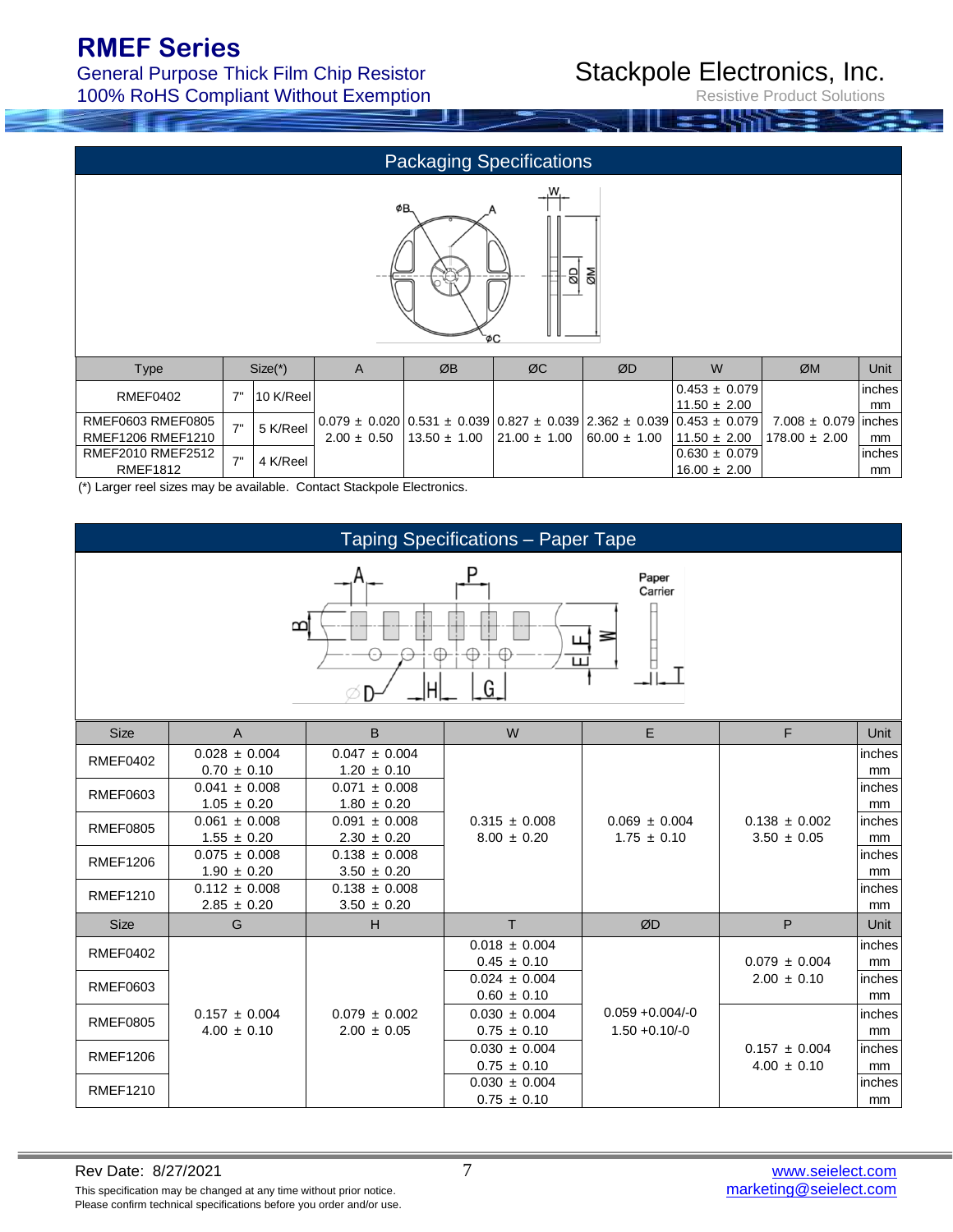General Purpose Thick Film Chip Resistor 100% RoHS Compliant Without Exemption

# Stackpole Electronics, Inc.

Resistive Product Solutions

| <b>Taping Specifications - Plastic Tape</b>                                                |                                      |                                      |                                        |                                      |                                      |                                      |              |  |
|--------------------------------------------------------------------------------------------|--------------------------------------|--------------------------------------|----------------------------------------|--------------------------------------|--------------------------------------|--------------------------------------|--------------|--|
| Embossed<br>Carrier<br>P<br>A<br>⊅D1<br>$\mathbf{D}$<br>౾<br>ப<br>T1<br>G<br>E<br>ıΗ<br>ØD |                                      |                                      |                                        |                                      |                                      |                                      |              |  |
| <b>Size</b>                                                                                | A                                    | B                                    | W                                      | E.                                   | F                                    | G                                    | Unit         |  |
| <b>RMEF2010</b>                                                                            | $0.110 \pm 0.008$<br>$2.80 \pm 0.20$ | $0.220 \pm 0.008$<br>$5.60 \pm 0.20$ |                                        |                                      |                                      |                                      | inches<br>mm |  |
| <b>RMEF2512</b>                                                                            | $0.134 \pm 0.008$<br>$3.40 \pm 0.20$ | $0.264 \pm 0.008$<br>$6.70 \pm 0.20$ | $0.472 \pm 0.004$<br>$12.00 \pm 0.10$  | $0.069 \pm 0.004$<br>$1.75 \pm 0.10$ | $0.217 \pm 0.002$<br>$5.50 \pm 0.05$ | $0.157 \pm 0.004$<br>$4.00 \pm 0.10$ | inches<br>mm |  |
| <b>RMEF1812</b>                                                                            | $0.130 \pm 0.008$<br>$3.30 \pm 0.20$ | $0.181 \pm 0.008$<br>$4.60 \pm 0.20$ |                                        |                                      |                                      |                                      | inches<br>mm |  |
| <b>Size</b>                                                                                | H                                    | T                                    | ØD                                     | ØD1                                  | T <sub>1</sub>                       | P                                    | Unit         |  |
| <b>RMEF2010</b>                                                                            |                                      |                                      |                                        |                                      |                                      |                                      | inches<br>mm |  |
| <b>RMEF2512</b>                                                                            | $0.079 \pm 0.002$<br>$2.00 \pm 0.05$ | $0.009 \pm 0.004$<br>$0.23 \pm 0.10$ | $0.059 + 0.004/-0$<br>$1.50 + 0.10/-0$ | $0.059 \pm 0.004$<br>$1.50 \pm 0.10$ | $0.033 \pm 0.006$<br>$0.85 \pm 0.15$ | $0.157 \pm 0.004$<br>$4.00 \pm 0.10$ | inches<br>mm |  |
| <b>RMEF1812</b>                                                                            |                                      |                                      |                                        |                                      |                                      |                                      | inches<br>mm |  |

### Part Marking Specifications



**1% Marking** The nominal resistance is marked on the surface of the overcoating with the use of 4 digit markings. 0201 and 0402 are not marked.



**5% Marking** The nominal resistance is marked on the surface of the overcoating with the use of 3 digit markings. 0201 and 0402 are not marked.

For shared E24/E96 values, 1% tolerance product may be marked with three digit marking instead of the standard four digit marking for all other E96 values. All E24 values available in 1% tolerance are also marked with three digit marking.

#### Mark Instructions for 0603 1% Chip Resistors (per EIA-J)

A two-digit number is assigned to each standard R-Value (E96) as shown in the chart below. This is followed by one alpha character which is used as a multiplier. Each letter "Y" – "F" represents a specific multiplier as follows:

| $\overline{\phantom{0}}$<br>$\overline{\phantom{0}}$<br>u. | $\overline{\phantom{0}}$ | . .<br>$\overline{\phantom{0}}$<br>$\overline{\phantom{0}}$<br>$\cdot$ | $\overline{\phantom{a}}$<br>_<br>--<br>v |
|------------------------------------------------------------|--------------------------|------------------------------------------------------------------------|------------------------------------------|
| -                                                          |                          | -                                                                      | -                                        |
| л                                                          | ,,,,                     |                                                                        |                                          |
|                                                            | -                        | -                                                                      |                                          |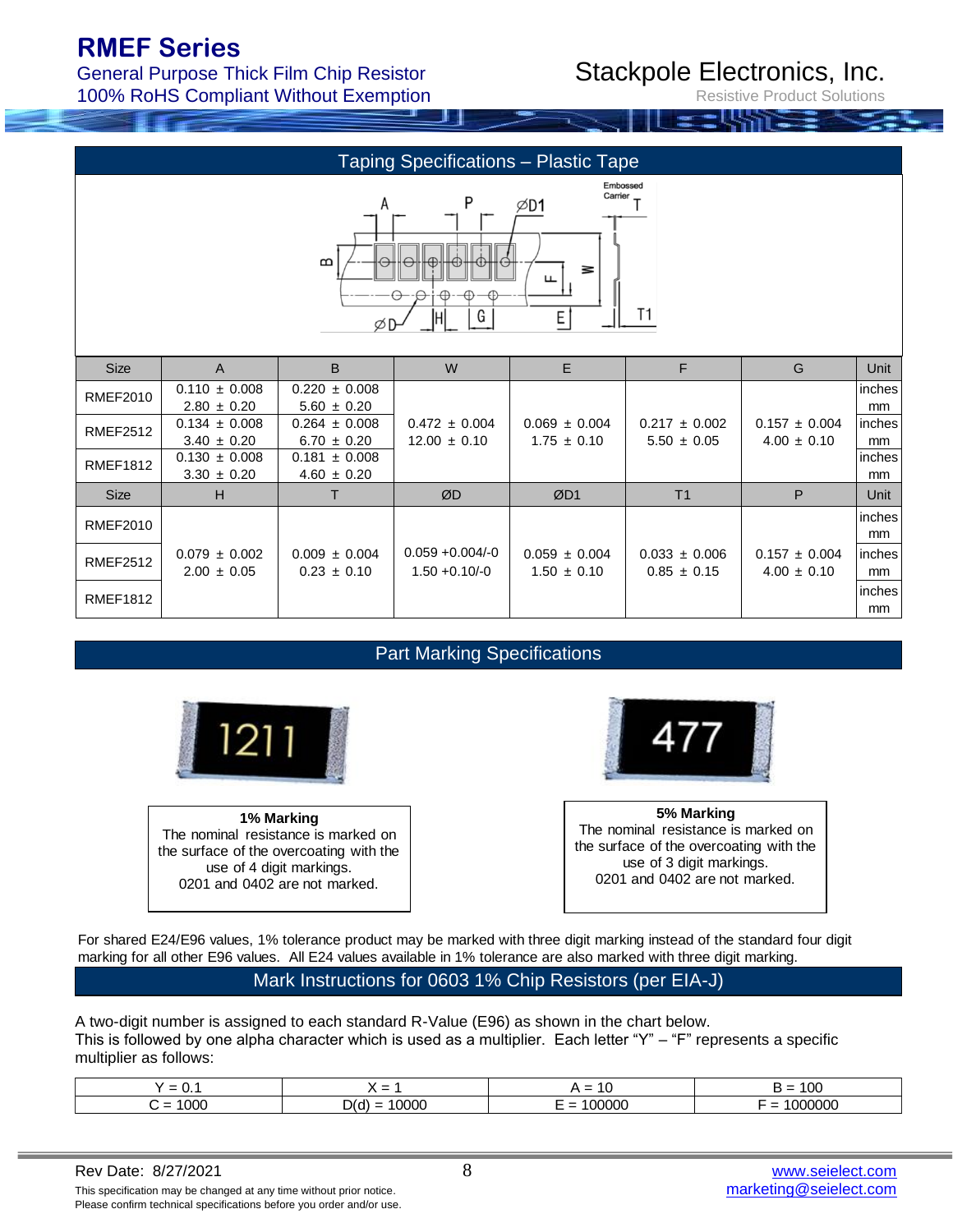General Purpose Thick Film Chip Resistor 100% RoHS Compliant Without Exemption

| EXAMPLE:     |                                  |                                          |  |  |  |
|--------------|----------------------------------|------------------------------------------|--|--|--|
| Chip Marking | Explanation                      | Value                                    |  |  |  |
| 01B          | 01 means 10.0 and $B = 100$      | $10.0 \times 100 = 1$ K ohm              |  |  |  |
| 25C          | 25 means 17.8 and $C = 1,000$    | $17.8 \times 1,000 = 17.8 \text{ K ohm}$ |  |  |  |
| 93D          | 93 means $90.9$ and $D = 10,000$ | $90.9 \times 10,000 = 909$ K ohm         |  |  |  |
|              |                                  |                                          |  |  |  |
| F96          |                                  |                                          |  |  |  |

| <b>E96</b> |    |      |    |      |    |      |    |       |    |      |    |
|------------|----|------|----|------|----|------|----|-------|----|------|----|
| $1\%$      | #  | 1%   | #  | 1%   | #  | 1%   | #  | $1\%$ | #  | 1%   | #  |
| 10.0       | 01 | 14.7 | 17 | 21.5 | 33 | 31.6 | 49 | 46.4  | 65 | 68.1 | 81 |
| 10.2       | 02 | 15.0 | 18 | 22.1 | 34 | 32.4 | 50 | 47.5  | 66 | 69.8 | 82 |
| 10.5       | 03 | 15.4 | 19 | 22.6 | 35 | 33.2 | 51 | 48.7  | 67 | 71.5 | 83 |
| 10.7       | 04 | 15.8 | 20 | 23.2 | 36 | 34.0 | 52 | 49.9  | 68 | 73.2 | 84 |
| 11.0       | 05 | 16.2 | 21 | 23.7 | 37 | 34.8 | 53 | 51.1  | 69 | 75.0 | 85 |
| 11.3       | 06 | 16.5 | 22 | 24.3 | 38 | 35.7 | 54 | 52.3  | 70 | 76.8 | 86 |
| 11.5       | 07 | 16.9 | 23 | 24.9 | 39 | 36.5 | 55 | 53.6  | 71 | 78.7 | 87 |
| 11.8       | 08 | 17.4 | 24 | 25.5 | 40 | 37.4 | 56 | 54.9  | 72 | 80.6 | 88 |
| 12.1       | 09 | 17.8 | 25 | 26.1 | 41 | 38.3 | 57 | 56.2  | 73 | 82.5 | 89 |
| 12.4       | 10 | 18.2 | 26 | 26.7 | 42 | 39.2 | 58 | 57.6  | 74 | 84.5 | 90 |
| 12.7       | 11 | 18.7 | 27 | 27.4 | 43 | 40.2 | 59 | 59.0  | 75 | 86.6 | 91 |
| 13.0       | 12 | 19.1 | 28 | 28.0 | 44 | 41.2 | 60 | 60.4  | 76 | 88.7 | 92 |
| 13.3       | 13 | 19.6 | 29 | 28.7 | 45 | 42.2 | 61 | 61.9  | 77 | 90.9 | 93 |
| 13.7       | 14 | 20.0 | 30 | 29.4 | 46 | 43.2 | 62 | 63.4  | 78 | 93.1 | 94 |
| 14.0       | 15 | 20.5 | 31 | 30.1 | 47 | 44.2 | 63 | 64.9  | 79 | 95.3 | 95 |
| 14.3       | 16 | 21.0 | 32 | 30.9 | 48 | 45.3 | 64 | 66.5  | 80 | 97.6 | 96 |

### RoHS Compliance

Stackpole Electronics has joined the worldwide effort to reduce the amount of lead in electronic components and to meet the various regulatory requirements now prevalent, such as the European Union's directive regarding "Restrictions on Hazardous Substances" (RoHS 3). As part of this ongoing program, we periodically update this document with the status regarding the availability of our compliant components. All our standard part numbers are compliant to EU Directive 2011/65/EU of the European Parliament as amended by Directive (EU) 2015/863/EU as regards the list of restricted substances.

| <b>RoHS Compliance Status</b>        |                                                                             |                                                  |                                                       |                                             |                                                          |                                                       |  |  |
|--------------------------------------|-----------------------------------------------------------------------------|--------------------------------------------------|-------------------------------------------------------|---------------------------------------------|----------------------------------------------------------|-------------------------------------------------------|--|--|
| Standard<br>Product<br><b>Series</b> | Description                                                                 | Package /<br><b>Termination I</b><br><b>Type</b> | Standard<br><b>Series</b><br><b>RoHS</b><br>Compliant | <b>Lead-Free Termination</b><br>Composition | Lead-Free<br>Mfg. Effective Date<br>(Std Product Series) | Lead-Free<br><b>Effective Date</b><br>Code<br>(YY/WW) |  |  |
| <b>RMEF</b>                          | General Purpose Thick Film<br>Surface Mount Chip Resistor<br>100% Lead Free | <b>SMD</b>                                       | <b>YES</b>                                            | 100% Matte Sn over Ni                       | Always                                                   | Always                                                |  |  |

### "Conflict Metals" Commitment

We at Stackpole Electronics, Inc. are joined with our industry in opposing the use of metals mined in the "conflict region" of the eastern Democratic Republic of the Congo (DRC) in our products. Recognizing that the supply chain for metals used in the electronics industry is very complex, we work closely with our own suppliers to verify to the extent possible that the materials and products we supply do not contain metals sourced from this conflict region. As such, we are in compliance with the requirements of Dodd-Frank Act regarding Conflict Minerals.